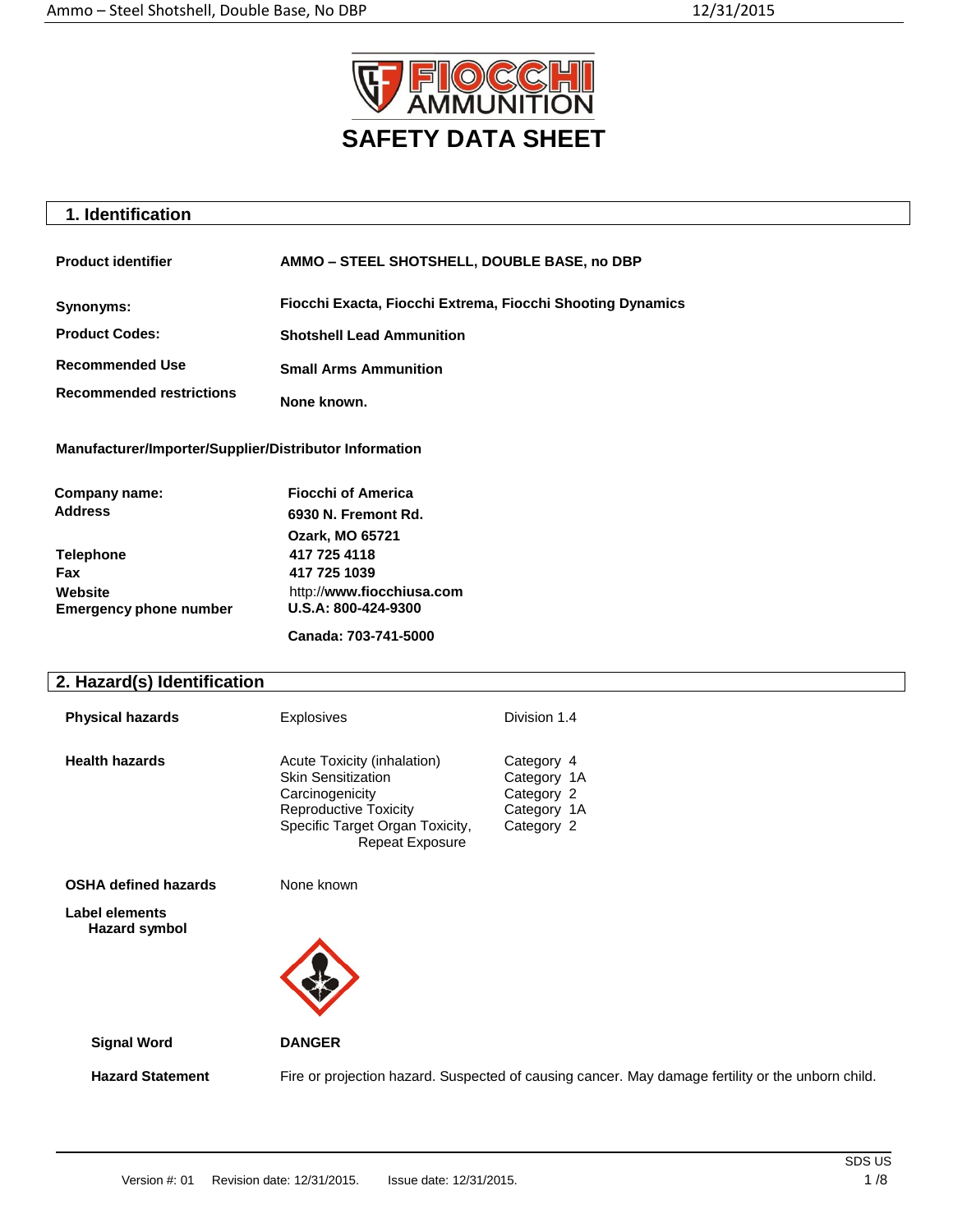| <b>Prevention</b>               | Do not handle until all safety precautions have been read and understood. Keep away from heat.<br>No smoking. Do not subject to shock. Wear eye protection. Do not breathe fumes.                                                                                                                           |
|---------------------------------|-------------------------------------------------------------------------------------------------------------------------------------------------------------------------------------------------------------------------------------------------------------------------------------------------------------|
| <b>Response</b>                 | If exposed, concerned or you feel unwell: Call a doctor or get medical attention. In case of fire:<br>Evacuate area. Fight fire with normal precautions from a reasonable distance                                                                                                                          |
| <b>Storage</b>                  | Store in accordance with applicable fire codes. Keep only in original packaging.                                                                                                                                                                                                                            |
| <b>Disposal</b>                 | Dispose of ammunition in accordance with local regulations                                                                                                                                                                                                                                                  |
| <b>Supplemental information</b> | The hazardous components of this product are encased and are not biologically available.<br>Therefore, some health hazards do not apply to the overall product. Decomposition products,<br>including lead, are released during the firing of cartridges. Use only outdoors or in a well-ventilated<br>area. |

#### **Precautionary statement**

# **3. Composition / Information on Ingredients**

| <b>Chemical Name</b> | <b>CAS Number</b> | %    |
|----------------------|-------------------|------|
| Iron                 | 1309-37-1         | 83.3 |
| Nitrocellulose       | 9004-70-0         | 5.2  |
| Nitroglycerin        | 55-63-0           | 2.2  |
| Copper               | 7440-50-8         | 1.5  |
| Nickel               | 7440-02-0         | 0.77 |
| Rosin                | 8050-09-7         | 0.3  |
| Lead Styphnate       | 15245-44-0        | 0.12 |

**Composition Comments** All concentrations are in percent by weight.

| 4. First Aid Measures |                                                                                                                   |  |  |
|-----------------------|-------------------------------------------------------------------------------------------------------------------|--|--|
| <b>Inhalation</b>     | Remove to fresh air. If symptoms occur, get medical attention.                                                    |  |  |
| <b>Skin contact</b>   | Wash exposed skin with plenty of soap and water. Get medical attention if irritation or other symptoms occur.     |  |  |
| Eye contact           | Do not rub eyes. Flush eyes with plenty of water. If eye irritation develops and persists, get medical attention. |  |  |
| Ingestion             | Rinse mouth thoroughly with water. If symptoms develop get medical attention.                                     |  |  |

#### **Most important symptoms/effects, acute and delayed**

Fragments from fired ammunition can cause physical injury. When ammunition is fired or otherwise discharged, decomposition products may be absorbed by the digestive system and can result in both acute and chronic overexposure. Symptoms may include gastrointestinal irritation, nausea, vomiting and diarrhea. High concentrations of dust and/or fumes may irritate throat and respiratory system and cause coughing. Symptoms of chronic exposure to lead include anemia, visual and hearing disturbances, headache, memory loss, fatigue, muscle weakness, tremors, and convulsions. Ingestion of ammunition can cause irritation to the digestive system, and possibly other unknown health effects. Nitroglycerin may cause a drop in blood pressure, headache, cyanosis and mental confusion.

#### **Indication of immediate medical attention and special treatment needed**

Provide general supportive measures and treat symptomatically.

#### **General information**

In case of accident or if you feel unwell, seek medical advice immediately. Ensure that medical personnel are aware of the material(s) involved.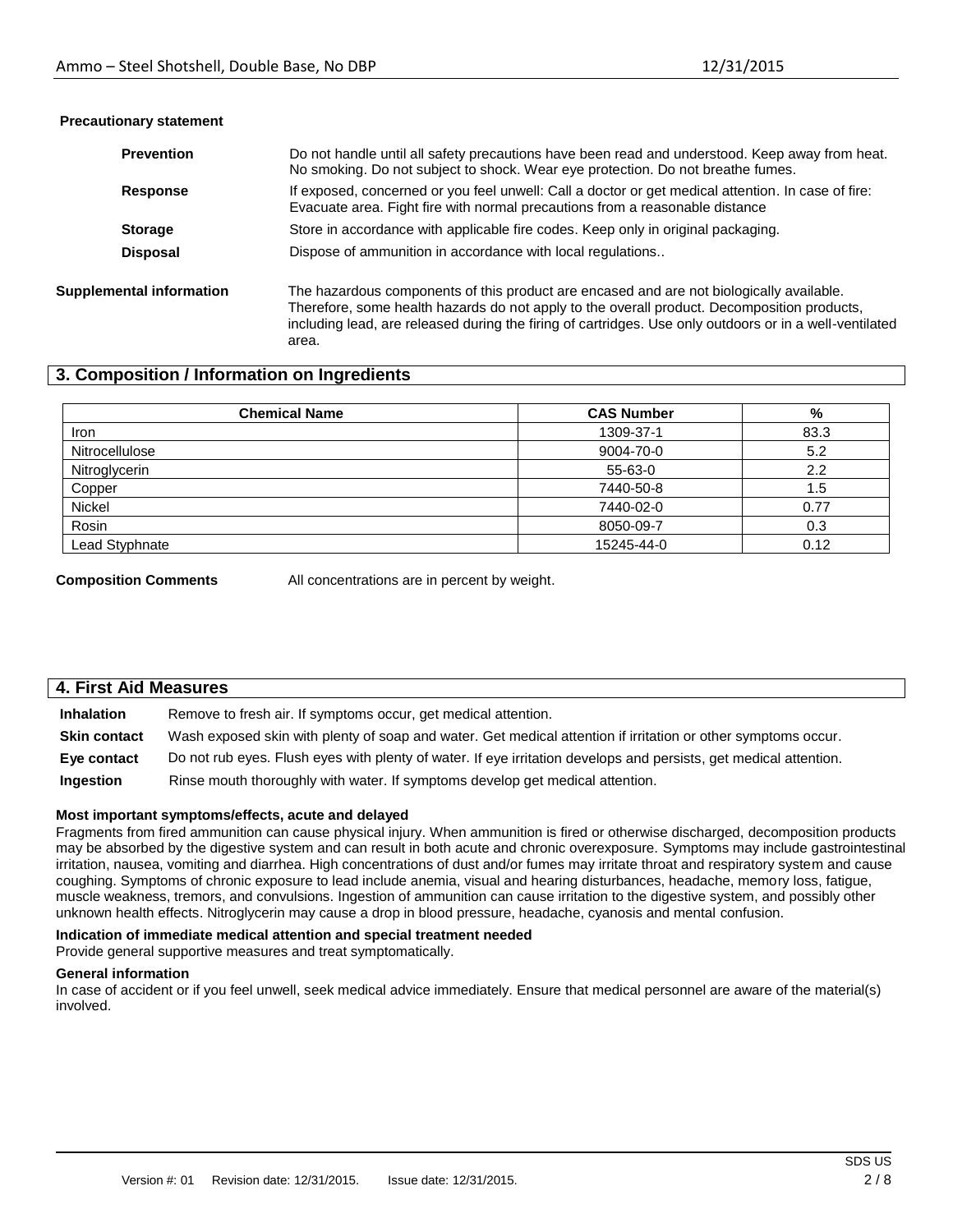| Suitable extinguishing media                  | Straight water stream; Water fog; Class A foam.                                                                                                                                                                                                                                                                                                                                                                                                                                                                                                                                                                                                                                                                                 |  |  |
|-----------------------------------------------|---------------------------------------------------------------------------------------------------------------------------------------------------------------------------------------------------------------------------------------------------------------------------------------------------------------------------------------------------------------------------------------------------------------------------------------------------------------------------------------------------------------------------------------------------------------------------------------------------------------------------------------------------------------------------------------------------------------------------------|--|--|
| Unsuitable extinguishing media                | None.                                                                                                                                                                                                                                                                                                                                                                                                                                                                                                                                                                                                                                                                                                                           |  |  |
| Specific hazards arising from<br>the chemical | May ignite if heated to 250°F (121°C) causing projection of metal fragments. Mass<br>explosion will not occur. Hazardous chemical and toxic by-products from chemical<br>decomposition may be formed during fire. These products vary depending on fire conditions<br>and other combustibles present during fire. These may include smoke, carbon monoxide,<br>carbon dioxide, oxides of nitrogen and lead fumes. Complete ventilation of structure is<br>recommended.                                                                                                                                                                                                                                                          |  |  |
| Personal protective equipment                 | Self-contained breathing apparatus (SCBA) and full structural protective clothing should be<br>worn for any fire or exposure to heat. This includes, but is not limited to, protective coat,<br>pants, boots, firefighting gloves, SCBA with facepiece and helmet, protective hood and eye<br>protection. (NFPA 1971)                                                                                                                                                                                                                                                                                                                                                                                                           |  |  |
| Fire suppression guidance                     | Perform a risk assessment before engaging in offensive firefighting operations. Unless life<br>safety risk or significant risk of property loss is present, consider taking defensive posture,<br>protecting exposures and maintaining safe distance until material is consumed. For further<br>information see the video "Ammunition and the Fire Fighter" by the Sporting Arms and<br>Ammunition Manufacturers' Institute (SAAMI): www.youtube.com/watch?v=3SIOXowwC4c.                                                                                                                                                                                                                                                       |  |  |
| <b>Specific methods</b>                       | Evacuate personnel to a safe area according to pre-determined public protection zones.<br>Refer to pre-incident response and structural plans to determine if potential for involvement<br>of other hazardous materials. Direct water streams at product to reduce projectile hazard<br>from exploding cartridges. After the fire is controlled, heated products can still re-ignite and<br>project pieces of metal posing risk to fire-fighters. Full PPE including respiratory protection<br>should be worn during salvage, overhaul and fire investigation. Do not disturb the involved<br>area until the fire is completely extinguished and the product and packaging are allowed to<br>cool down to ambient temperatures. |  |  |

# **6. Accidental Release Measures**

## **Personal precautions, protective equipment and emergency procedures**

Keep unnecessary personnel away. Eliminate all ignition sources. Wear appropriate personal protective equipment. Damaged ammunition can explode upon contact creating projectiles dangerous to eyes, ears and skin. For personal protection, see section 8 of the SDS.

# **Methods and materials for containment and cleaning up**

Sweep up spillage and collect in suitable container for disposal. For waste disposal, see section 13 of the SDS.

# **Environmental precautions**

Avoid discharge into drains, water courses or onto the ground.

| 7. Handling and Storage              |                                                                                                                                                                                                                                                                                                                                                                                                                                                                                                                                                                                                                                                                              |
|--------------------------------------|------------------------------------------------------------------------------------------------------------------------------------------------------------------------------------------------------------------------------------------------------------------------------------------------------------------------------------------------------------------------------------------------------------------------------------------------------------------------------------------------------------------------------------------------------------------------------------------------------------------------------------------------------------------------------|
| <b>Precautions for safe handling</b> | Projectiles from fired ammunition can cause physical injury. Do not handle until safety precautions<br>have been read and understood. Do not subject to mechanical shock. Remove product from service<br>if any of the following conditions occur: corrosion, physical damage, exposure to oil or spray<br>lubricants. Provide appropriate exhaust ventilation. Do not breathe decomposition products. Lead<br>containing compounds are released during the firing of cartridges. Care should be taken to minimize<br>the potential exposure to lead. Do not taste or swallow. Wear appropriate personal protective<br>equipment. Observe good industrial hygiene practices. |
| <b>Conditions for safe storage</b>   | Store in original container. Keep container tightly closed. Store in a cool, dry, well-ventilated place<br>away from all sources of ignition. Store away from incompatible materials (see Section 10 of<br>the SDS).                                                                                                                                                                                                                                                                                                                                                                                                                                                         |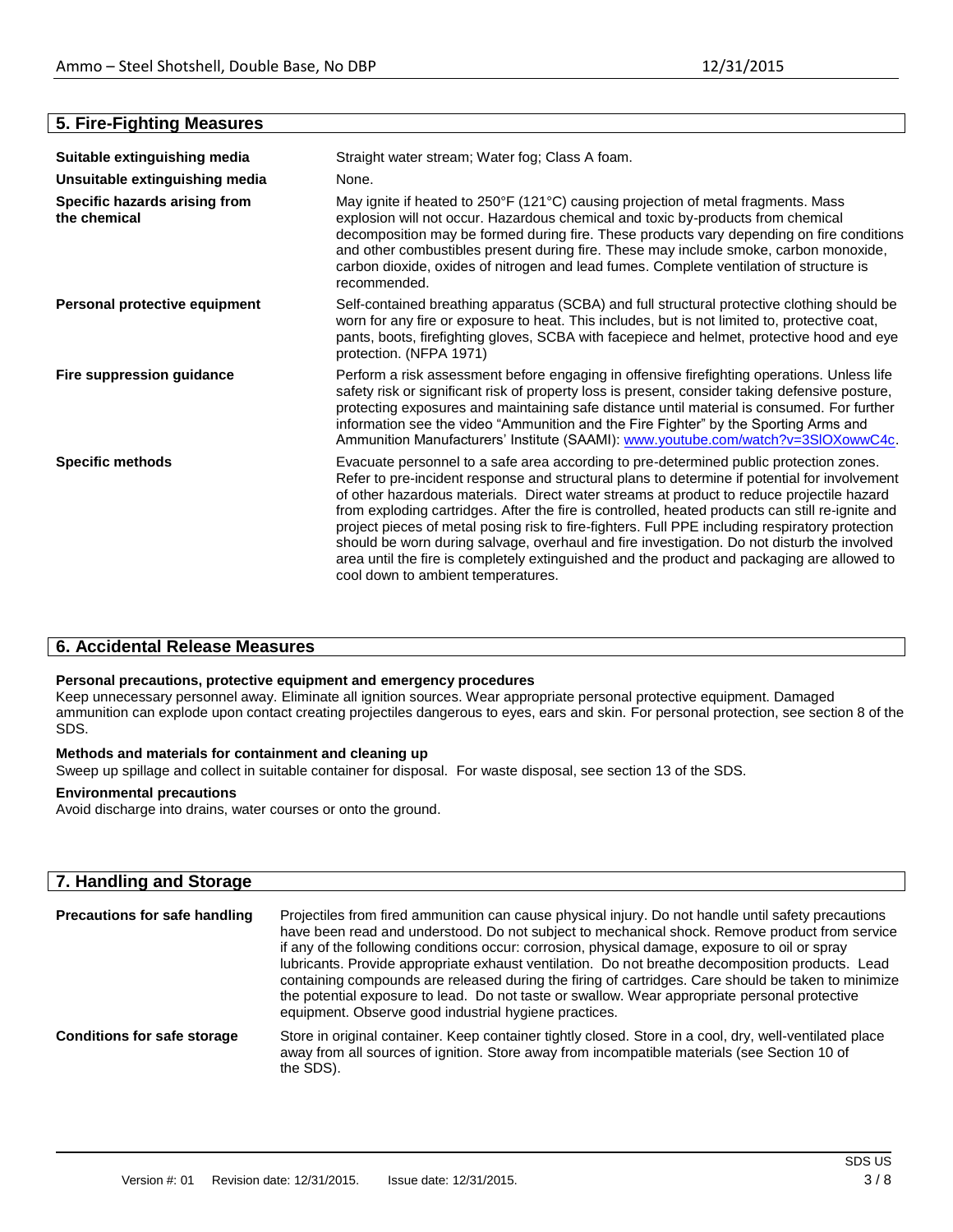# **8. Exposure Controls / Personal Protection**

## **Occupational exposure limits**

| <b>Chemical Name</b>  | <b>CAS Number</b> | <b>ACGIH TLV</b>                     | <b>OSHA PEL</b>                                             | <b>Other Information</b>                                                                                                                                       |
|-----------------------|-------------------|--------------------------------------|-------------------------------------------------------------|----------------------------------------------------------------------------------------------------------------------------------------------------------------|
| Lead                  | 7439-92-1         | 0.05 mg/m <sup>3</sup>               | $0.05 \text{ mg/m}^3$                                       |                                                                                                                                                                |
| Iron                  | 1309-37-1         | 5 mg/m $3$ (respirable<br>fraction)  | 10 mg/m $3$ (fume)                                          |                                                                                                                                                                |
| <b>Nitrocellulose</b> | 9004-70-0         | None established                     | None established                                            |                                                                                                                                                                |
| Nitroglycerin         | 55-63-0           | $0.05$ ppm<br>*Skin Designation      | $0.2$ ppm<br>2.0 mg/m $3$<br>*OSHA limit applies to<br>skin | *Air sampling alone is<br>insufficient to<br>accurately quantitate<br>exposure. Measures to<br>prevent significant<br>cutaneous absorption<br>may be required. |
| Copper                | 7440-50-8         | $0.2 \text{ mg/m}^3$ (fume)          | 0.1 mg/m <sup>3</sup> (fume)<br>1 mg/m $3$ (dust)           |                                                                                                                                                                |
| <b>Nickel</b>         | 7440-02-0         | 1.5 mg/m $3$ (Inhalable<br>fraction) | 1 mg/m $3$ (Nickel, metal<br>and insoluble<br>compounds))   |                                                                                                                                                                |
| Rosin                 | 8050-09-7         | *None established                    | *None established                                           | *Exposure by all routes<br>should be carefully<br>controlled to levels as<br>low as possible.                                                                  |
| Lead Styphnate        | 15245-44-0        | None established                     | None established                                            |                                                                                                                                                                |

#### **Biological limit values**

No biological exposure limits noted for the ingredient(s).

#### **Appropriate engineering controls**

Ensure adequate ventilation, especially in confined areas.

# **Individual protection measures, such as personal protective equipment**

| <b>Eye/face protection</b>                      | Wear safety glasses with side shields (or goggles).                                                                                                                                                                         |
|-------------------------------------------------|-----------------------------------------------------------------------------------------------------------------------------------------------------------------------------------------------------------------------------|
| <b>Skin protection</b>                          | Wear appropriate protective clothing when cleaning equipment.                                                                                                                                                               |
| <b>Hand protection</b><br><b>Other</b>          | Wear protective gloves when cleaning equipment.                                                                                                                                                                             |
| <b>Respiratory protection</b>                   | Wear appropriate respiratory protection when cleaning equipment.                                                                                                                                                            |
| <b>General hygiene</b><br><b>Considerations</b> | Always observe good personal hygiene measures, such as washing after handling the material and before<br>eating, drinking, and/or smoking. Routinely wash work clothing and protective equipment to remove<br>contaminants. |

# **9. Physical and Chemical Properties**

| Appearance                   | Brass        |
|------------------------------|--------------|
| <b>Physical state</b>        | Solid.       |
| <b>Form</b>                  | Casin        |
| Color                        | <b>Brass</b> |
| Odor                         | None.        |
| <b>Odor threshold</b>        | Not av       |
| рH                           | Not ap       |
| Melting point/freezing point | Not ap       |

**Brass Plated Head and Plastic Casing of Varying Color** Casing. **Color** Brass and Varying Plastic Case **Not available.** Not applicable. Not applicable.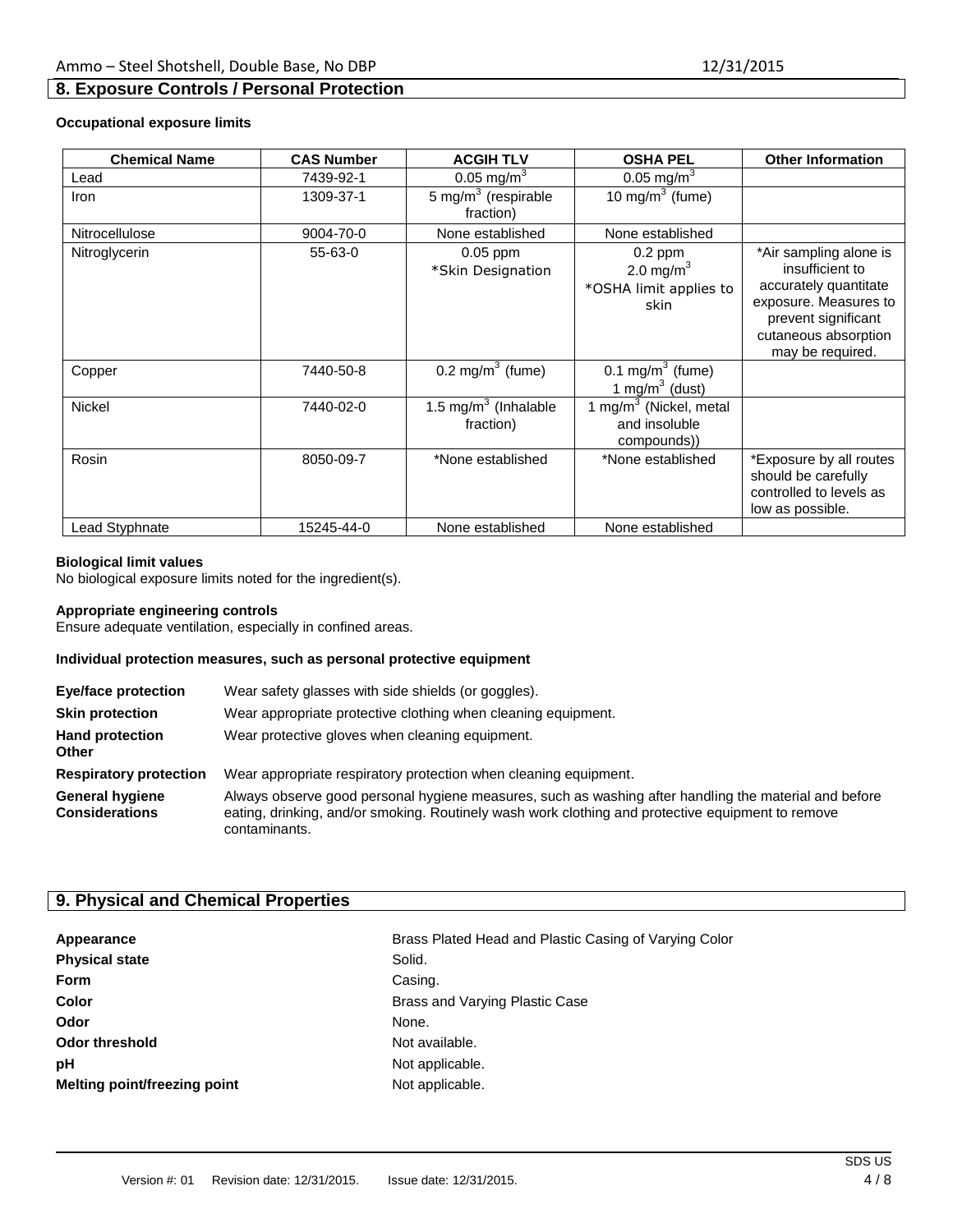# Ammo - Steel Shotshell, Double Base, No DBP

| 12/31/2015 |  |
|------------|--|
|------------|--|

| Initial boiling point / boiling range        | Not applicable.            |
|----------------------------------------------|----------------------------|
| <b>Flash point</b>                           | Not applicable.            |
| <b>Evaporation rate</b>                      | Not applicable.            |
| Flammability (solid, gas)                    | Fire or projection hazard. |
| Upper/lower flammability or explosive limits | Not applicable.            |
| Vapor pressure                               | Not applicable.            |
| Vapor density                                | Not applicable.            |
| <b>Relative density</b>                      | >1                         |
| Solubility(ies)                              | Not applicable.            |
| <b>Partition coefficient</b>                 |                            |
| (n-octanol/water)                            | Not applicable.            |
| <b>Auto-ignition temperature</b>             | 250°F / 121°C              |
| <b>Decomposition temperature</b>             | Not available.             |
| <b>Viscosity</b>                             | Not applicable.            |
|                                              |                            |

# **10. Stability and Reactivity**

| <b>Reactivity</b>                                   | May explode with friction, impact, heat, and low level electrical current. |
|-----------------------------------------------------|----------------------------------------------------------------------------|
| <b>Chemical stability</b>                           | Risk of explosion by shock, friction, fire or other sources of ignition.   |
| <b>Possibility of hazardous</b><br><b>Reactions</b> | Hazardous polymerization does not occur.                                   |
| <b>Conditions to avoid</b>                          | Heat, sparks, and flames. Avoid contact with incompatible materials.       |
| Incompatible materials                              | Strong acids, bases, and oxidizers.                                        |
| <b>Hazardous decomposition</b><br><b>Products</b>   | Carbon monoxide, carbon dioxide, oxides of nitrogen, lead fumes.           |

# **11. Toxicological information**

# **Information on likely routes of exposure**

| <b>Inhalation</b>   | Fumes may irritate throat and respiratory system. Prolonged inhalation may cause chronic effects. |
|---------------------|---------------------------------------------------------------------------------------------------|
| <b>Skin contact</b> | Contact with decomposition products may cause skin irritation.                                    |
| Eye contact         | Contact with decomposition products may cause eye irritation.                                     |
| Ingestion           | Ingestion may cause gastrointestinal irritation.                                                  |

## **Symptoms related to the physical, chemical and toxicological characteristics**

Projectiles from fired ammunition can cause wounds. When ammunition is fired or otherwise discharged, dust and/or fumes may be absorbed by the digestive system and can result in both acute and chronic overexposure. Symptoms may include gastrointestinal irritation, nausea, vomiting and diarrhea. High concentrations of dust and/or fumes may irritate throat and respiratory system and cause coughing. Symptoms of chronic exposure to lead include anemia, visual and hearing disturbances, headache, memory loss, fatigue, muscle weakness, tremors, and convulsions. Ingestion of ammunition can cause irritation to the digestive system, and possibly other unknown health effects. Nitroglycerin may cause a drop in blood pressure, headache, cyanosis and mental confusion.

## **Information on toxicological effects**

**Acute toxicity Not expected to be acutely toxic under normal conditions of use.**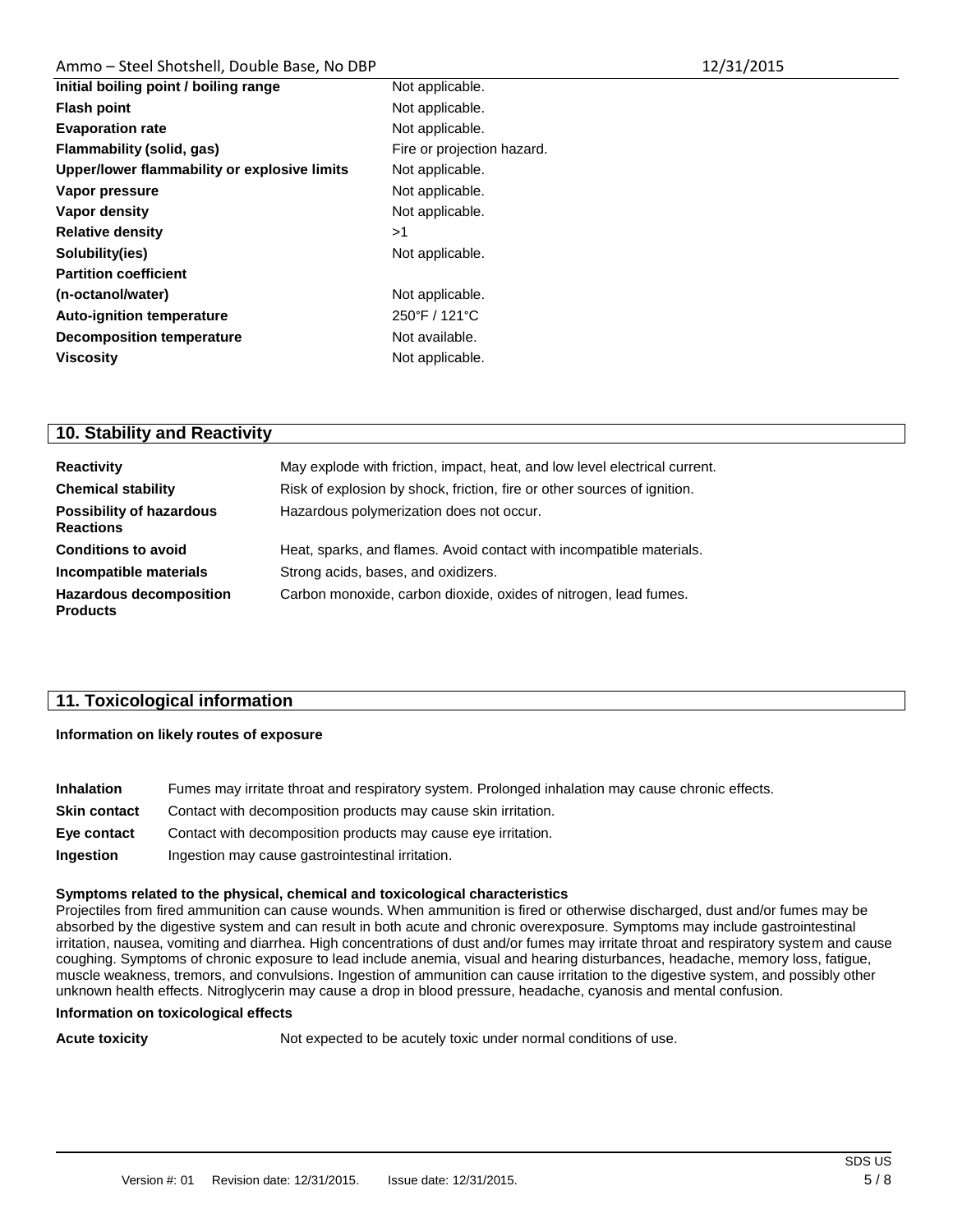# Ammo – Steel Shotshell, Double Base, No DBP 12/31/2015

| <b>Chemical Name</b> | <b>CAS Number</b> | Oral LD50       | Dermal LD50      | <b>Inhalation LC50</b>             |
|----------------------|-------------------|-----------------|------------------|------------------------------------|
| Nitroglycerin        | $55 - 63 - 0$     | 685 mg/kg (Rat) | >2000 mg/k (Rat) | (ATE)                              |
|                      |                   |                 |                  | $0.05 \,\mathrm{mq}/\mathrm{l}/4h$ |

| <b>Skin corrosion/irritation</b>     | May cause skin irritation.                                                                                         |
|--------------------------------------|--------------------------------------------------------------------------------------------------------------------|
| Serious eye damage/eye<br>irritation | May cause eye irritation.                                                                                          |
| <b>Respiratory sensitization</b>     | No data available.                                                                                                 |
| <b>Skin sensitization</b>            | Not expected to cause skin sensitization under normal conditions of use.                                           |
| Germ cell mutagenicity               | This product or any of its ingredients are not known or reported to be mutagenic.                                  |
| <b>Carcinogenicity</b>               | The National Toxicology Program (NTP) considers lead compounds reasonably anticipated to be a<br>human carcinogen. |

| <b>Chemical Name</b> | <b>CAS Number</b> | <b>ACGIH</b>          | <b>IARC</b>           | <b>NTP</b>             |
|----------------------|-------------------|-----------------------|-----------------------|------------------------|
| Nickel               | 7440-02-0         | Nickel, elemental,    | Nickel, metallic and  | Reasonably anticipated |
|                      |                   | inhalable fraction -  | alloys $-$            | to be a human          |
|                      |                   | Not suspected as      | Possibly Carcinogenic | carcinogen             |
|                      |                   | human carcinogen (A5) | (2B)                  |                        |
| Lead Styphnate       | 15245-44-0        | Not Listed            | Lead compounds -      | Lead compounds -       |
|                      |                   |                       | Not classifiable (3)  | Reasonably anticipated |
|                      |                   |                       |                       | to be a human          |
|                      |                   |                       |                       | carcinogen             |

| <b>Reproductive toxicity</b>                          | May damage fertility or the unborn child.                                           |
|-------------------------------------------------------|-------------------------------------------------------------------------------------|
| Specific target organ toxicity -<br>single exposure   | Not classified.                                                                     |
| Specific target organ toxicity -<br>repeated exposure | None known under normal conditions of use.                                          |
| <b>Aspiration hazard</b>                              | Due to the physical form of the product it is not an aspiration hazard.             |
| <b>Chronic effects</b>                                | Prolonged or repeated exposure to decomposition products may cause chronic effects. |

| 12. Ecological Information       |                                                                              |  |  |
|----------------------------------|------------------------------------------------------------------------------|--|--|
|                                  |                                                                              |  |  |
| <b>Ecotoxicity</b>               | Not expected to be hazardous to the aquatic environment in its present form. |  |  |
| Persistence and degradability    | No data available on product mixture.                                        |  |  |
| <b>Bioaccumulative potential</b> | No data available on product mixture.                                        |  |  |
| <b>Mobility in soil</b>          | No data available on product mixture.                                        |  |  |
| Other adverse effects            | No other adverse environmental effects known.                                |  |  |

# **13. Disposal Considerations**

#### **Disposal instructions**

Dispose of in accordance with applicable federal, state, and local regulations. Do not discharge into drains, water courses or onto the ground.

# **Local disposal regulations**

Dispose of in accordance with local regulations.

# **Waste from residues / unused products**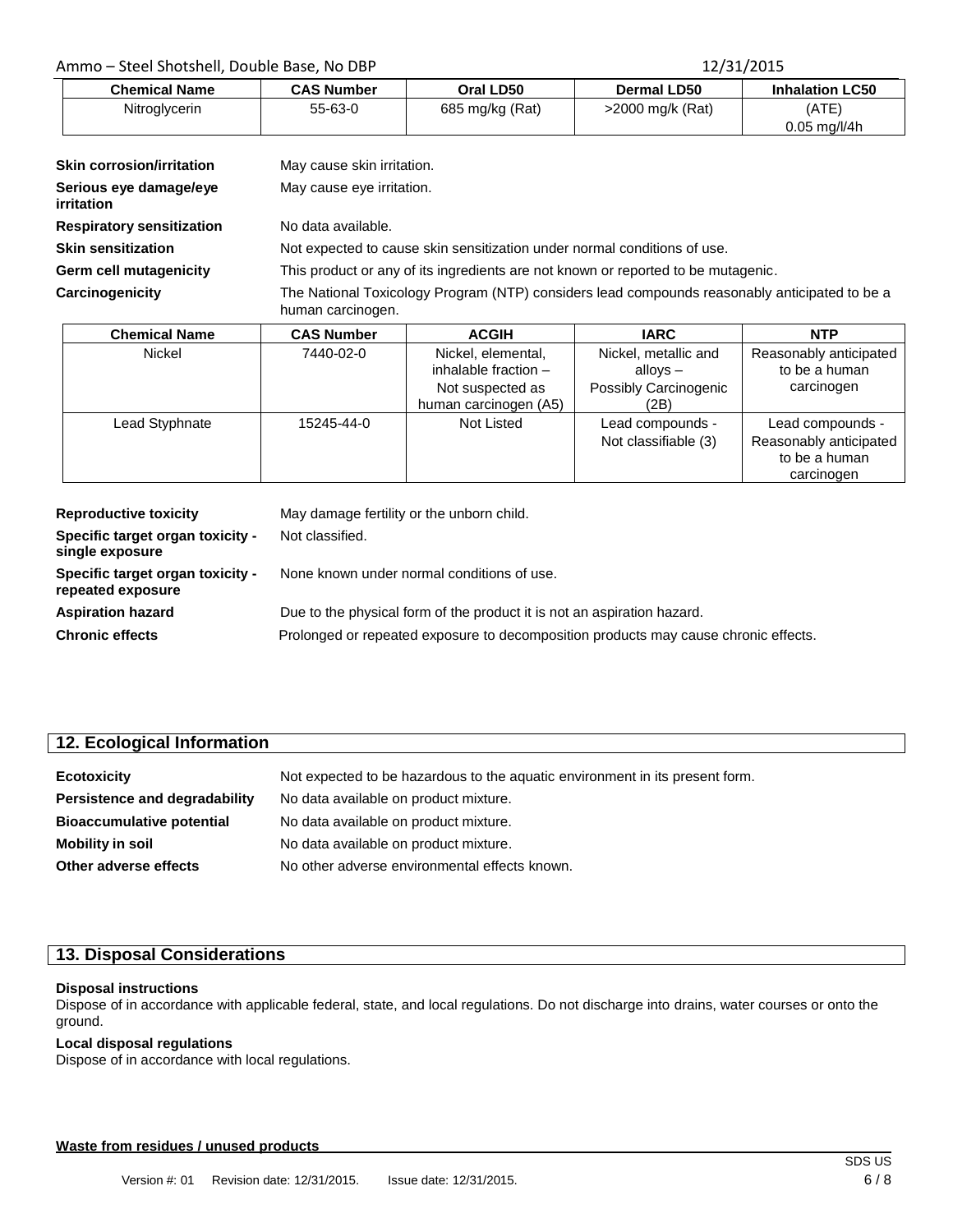# Ammo – Steel Shotshell, Double Base, No DBP 12/31/2015

Care must be taken to prevent environmental contamination from the use of this material. The user has the responsibility to dispose of unused material, residues, and containers in compliance with all relevant laws and regulations. Dispose in accordance with all applicable regulations. Do not discharge into drains, water courses or onto the ground.

#### **Contaminated packaging**

Dispose of in accordance with federal, state and local regulations.

# **14. Transport Information**

## **DOT**

UN Number: UN0012 UN Proper Shipping Name: Cartridges Small Arms Transport Hazard Class(es): LQ or 1.4S Packing Group: II Special precautions for user: This material is a dangerous good for transport. All involved staff must be appropriately trained.

# **IATA**

UN Number: UN0012 UN Proper Shipping Name: Cartridges Small Arms Transport Hazard Class(es): 1.4S Packing Group: II<br>Special precautions for user: T

# **IMDG**

UN Number: UN0012 UN Proper Shipping Name: Cartridges Small Arms Transport Hazard Class(es): 1.4S Packing Group: II

**Transport in bulk according to** Not applicable. **Annex II of MARPOL 73/78 and the IBC Code**

This material is a dangerous good for transport. All involved staff must be appropriately trained.

Special precautions for user: This material is a dangerous good for transport. All involved staff must be appropriately trained.

# **15. Regulatory Information**

## **US federal regulations**

This product is a "Hazardous Chemical" as defined by the OSHA Hazard Communication Standard, 29 CFR 1910.1200.

## **CERCLA Hazardous Substance List (40 CFR 302.4)**

Lead (10 lbs); Copper (5000 lbs); Zinc (1000 lbs); Nitroglycerine (10 lbs)

## **Superfund Amendments and Reauthorization Act of 1986 (SARA)**

**Hazard categories** Immediate Hazard - No Delayed Hazard - Yes Fire Hazard - No Pressure Hazard - Yes Reactivity Hazard - No

**SARA 302 Extremely hazardous substance** Not listed. **SARA 311/312 Hazardous chemical**

Yes

## **SARA 313 (TRI reporting)**

Lead (7439-92-1); Copper (7440-50-8); Zinc (7440-66-6); Nitroglycerin (55-63-0)